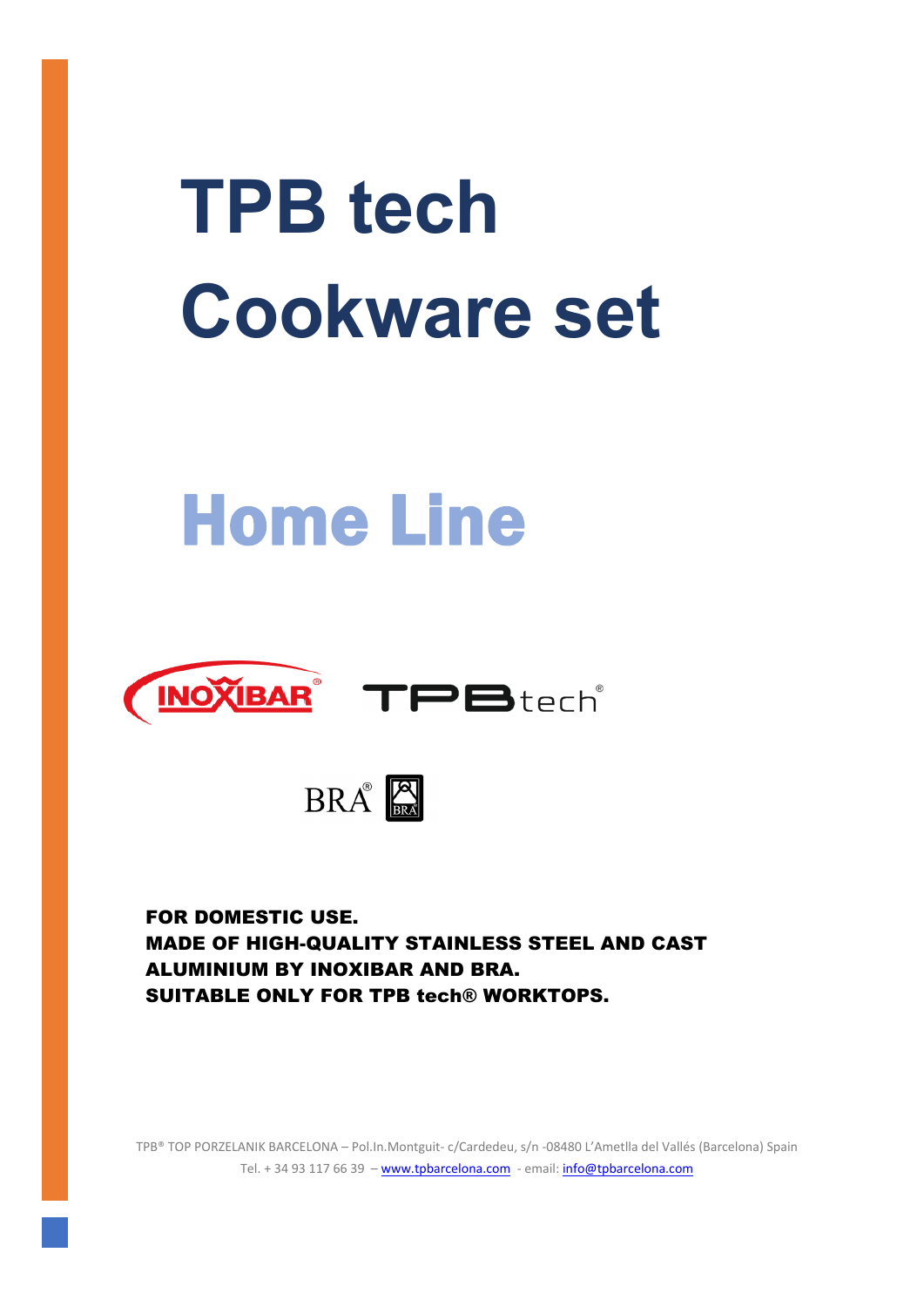### TPB TECH COOKWARE SET

| <b>Home Line</b>                    |                                                                                                           | <b>INOXIBAF</b>                                             |  |  |
|-------------------------------------|-----------------------------------------------------------------------------------------------------------|-------------------------------------------------------------|--|--|
| With TPB tech mechanized elevation. |                                                                                                           |                                                             |  |  |
|                                     | <b>ABSOLUT ORANGE-GRILL ABSOLUT with</b><br>mechanized elevation. Suitable only for TPB tech<br>worktops. |                                                             |  |  |
|                                     | REF.                                                                                                      | <b>DESCRIPTION</b>                                          |  |  |
|                                     | 18224                                                                                                     | Grill Absolut Orange ribbed 24x24cm                         |  |  |
|                                     |                                                                                                           |                                                             |  |  |
|                                     | <b>ABSOLUT BLACK SAUCEPAN + 2 OVEN</b>                                                                    |                                                             |  |  |
|                                     | <b>GLOVES</b> with mechanized elevation. Suitable                                                         |                                                             |  |  |
|                                     | only for TPB tech worktops.                                                                               |                                                             |  |  |
|                                     |                                                                                                           |                                                             |  |  |
|                                     | REF.                                                                                                      | <b>DESCRIPTION</b>                                          |  |  |
|                                     | 18132                                                                                                     | Saucepan absolut Black +2 oven gloves<br>32cm (2,5 Liters)  |  |  |
|                                     | 18136                                                                                                     | Saucepan absolut Black +2 oven gloves<br>36 cm (3,5 Liters) |  |  |
|                                     |                                                                                                           |                                                             |  |  |
|                                     | <b>ABSOLUT BLACK DEEP FRY PAN FOR</b>                                                                     |                                                             |  |  |
|                                     |                                                                                                           | <b>OVEN</b> with mechanized elevation. Suitable only        |  |  |
|                                     | for TPB tech worktops                                                                                     |                                                             |  |  |
|                                     | REF.                                                                                                      | <b>DESCRIPTION</b>                                          |  |  |
|                                     | 18246                                                                                                     | Absolut Black. Deep Fry pan for oven<br>48 x 24 cm          |  |  |
|                                     |                                                                                                           |                                                             |  |  |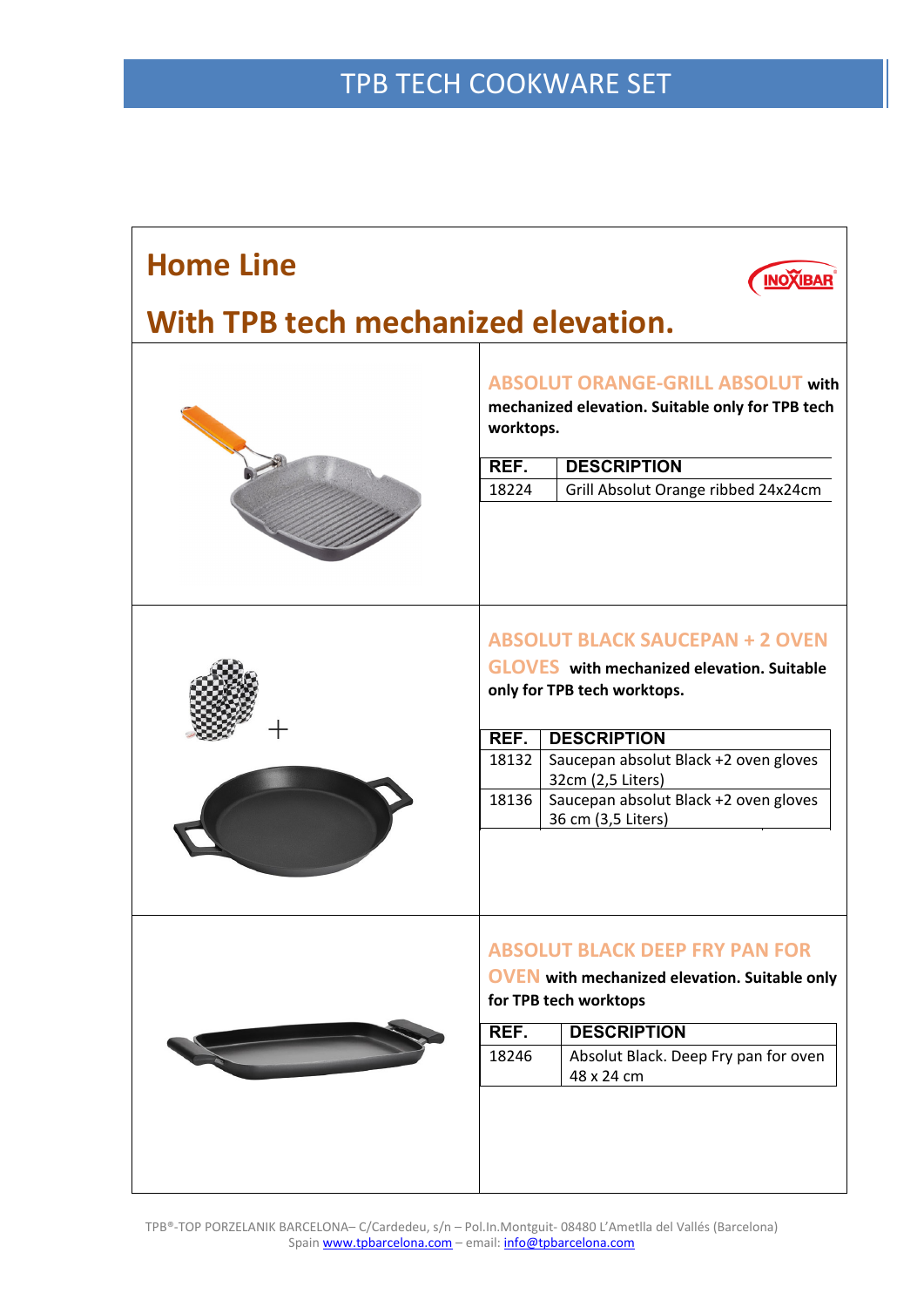| <b>Home Line</b>                    |                                                                                                                                                  | $BRA^{\circ}$                                                                                                                                                                                                                |  |
|-------------------------------------|--------------------------------------------------------------------------------------------------------------------------------------------------|------------------------------------------------------------------------------------------------------------------------------------------------------------------------------------------------------------------------------|--|
| With TPB tech mechanized elevation. |                                                                                                                                                  |                                                                                                                                                                                                                              |  |
|                                     | <b>HIGH CASSEROLE made of cast</b><br>aluminium. With mechanized elevation.<br>Suitable only for TPB tech worktops.                              |                                                                                                                                                                                                                              |  |
|                                     | REF.                                                                                                                                             | <b>DESCRIPTION</b>                                                                                                                                                                                                           |  |
|                                     |                                                                                                                                                  | A270320 High Casserole 20cm (3 Liters)                                                                                                                                                                                       |  |
|                                     |                                                                                                                                                  | A270324 High Casserole 24cm                                                                                                                                                                                                  |  |
|                                     |                                                                                                                                                  | (4 Liters)                                                                                                                                                                                                                   |  |
|                                     | REF.                                                                                                                                             | <b>LOW CASSEROLE made of cast</b><br>aluminium. With mechanized elevation.<br>Suitable only for TPB tech worktops.<br><b>DESCRIPTION</b><br>A270528 Low Casserole 28cm (3,1 Liters)<br>A270532 Low Casserole 32cm (5 Liters) |  |
|                                     | <b>WOK CASSEROLE made of cast</b><br>aluminium. With mechanized elevation.<br>Suitable only for TPB tech worktops.<br>REF.<br><b>DESCRIPTION</b> |                                                                                                                                                                                                                              |  |
|                                     | A272024                                                                                                                                          | Wok Casserole 24 cm (3 Liters)                                                                                                                                                                                               |  |
|                                     |                                                                                                                                                  |                                                                                                                                                                                                                              |  |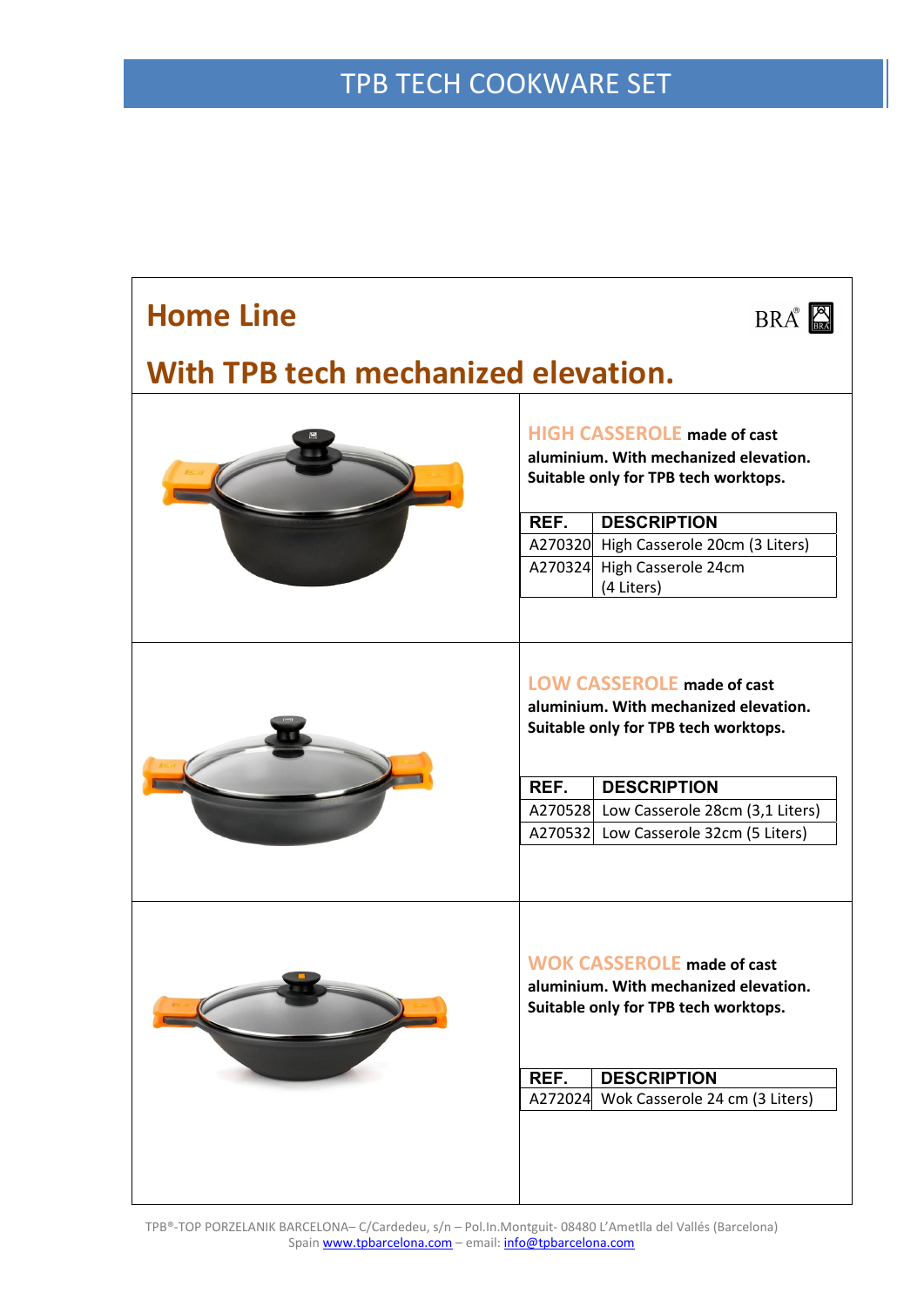#### TPB TECH COOKWARE SET

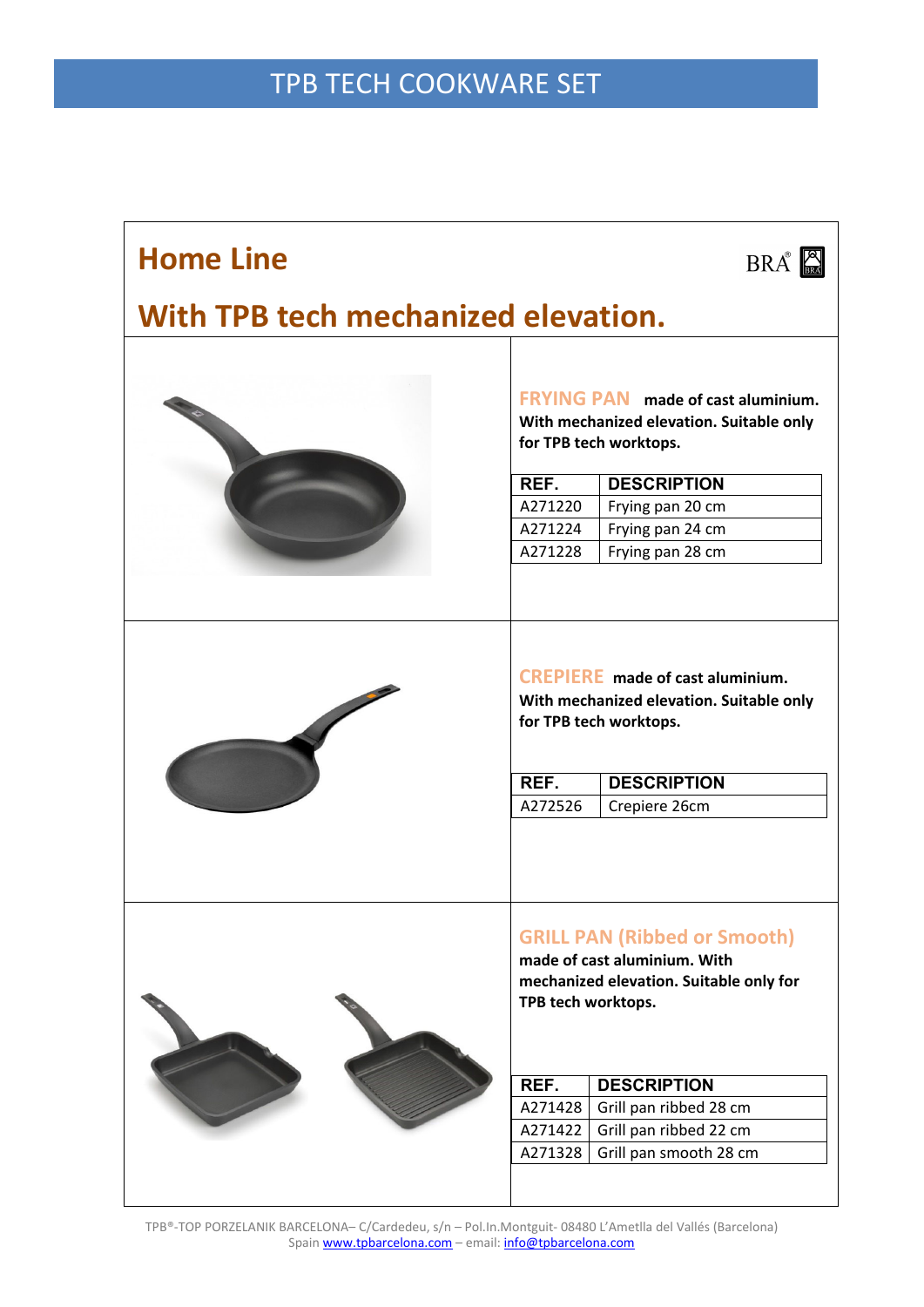| <b>Línea Home</b> | <b>INOXIBAR</b>                                                                                                                                                                                                                                                |  |  |
|-------------------|----------------------------------------------------------------------------------------------------------------------------------------------------------------------------------------------------------------------------------------------------------------|--|--|
|                   | <b>EXPRESS COFFEE MAKER Stainless</b><br>steel. Safety valve. Thermo-isolated Bakelite<br>handle. Requires the TPB Removable<br>elevation piece.<br><b>DESCRIPTION</b><br>REF.<br><b>Coffee Maker EXPRESS</b><br>55042                                         |  |  |
|                   | $(10 \text{ cups})$<br><b>EASY COFFEE MAKER</b> Stainless steel.<br>Safety valve. Thermo-isolated Bakelite<br>handle. Requires the TPB Removable<br>elevation piece.<br>REF.<br><b>DESCRIPTION</b><br><b>Coffee Maker EASY</b><br>55072<br>$(10 \text{ cups})$ |  |  |
|                   | <b>EROS COFFEE MAKER Stainless steel.</b><br>Safety valve. Thermo-isolated Bakelite<br>handle. Requires the TPB Removable<br>elevation piece.<br>REF.<br><b>DESCRIPTION</b><br><b>Coffee Maker EROS</b><br>55074<br>$(10 \text{ Cups})$                        |  |  |